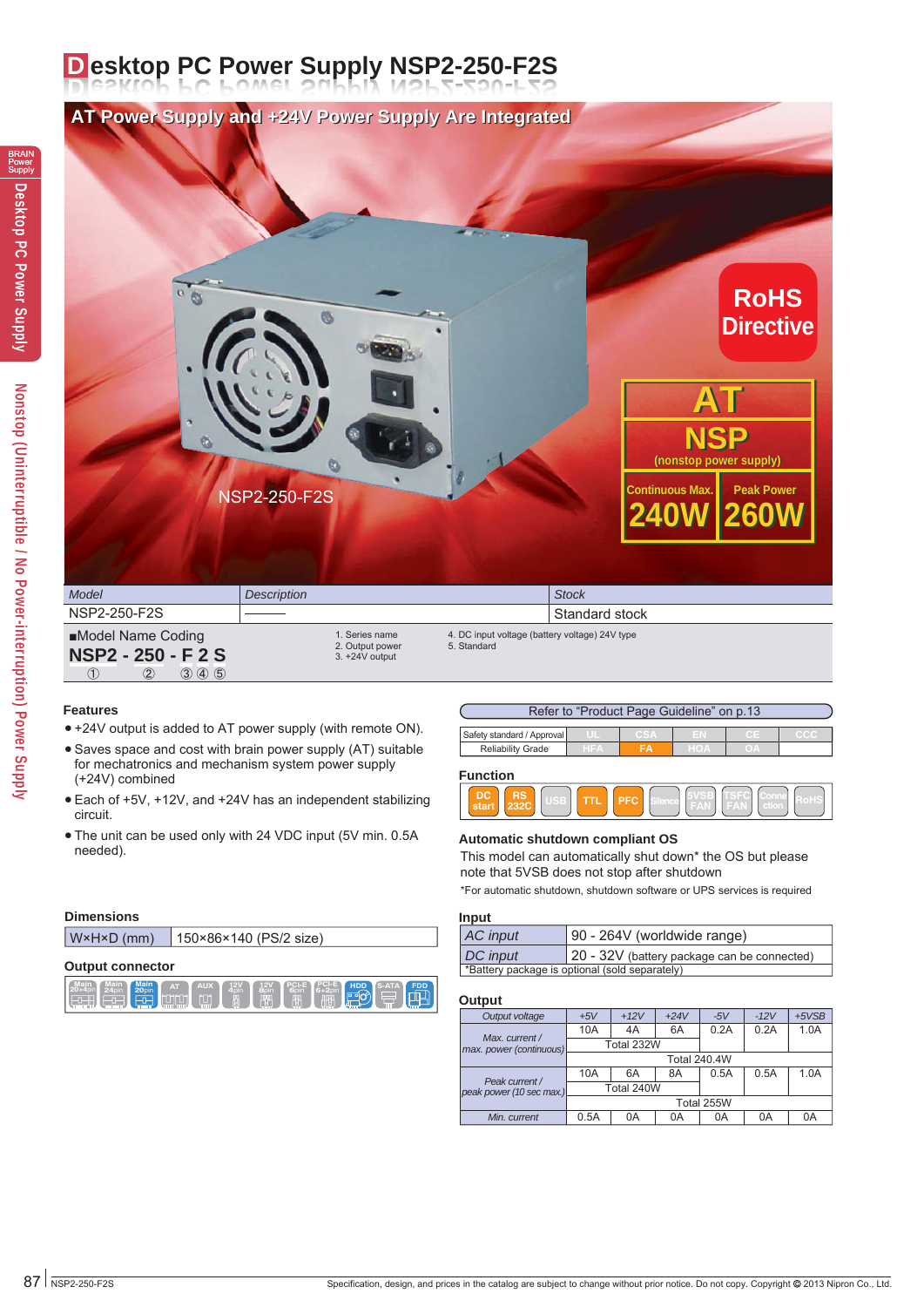#### **General Specification** Condition: at normal temperature and humidity unless otherwise specified

|                                                           | <i>Items</i>                                                                                                                  |                                       | <b>Specification</b>                                                              |                                                                                                |                                                                                                 |                                                  |                                                                                              |                 | Measurement conditions, etc.                                                                                                    |  |  |  |
|-----------------------------------------------------------|-------------------------------------------------------------------------------------------------------------------------------|---------------------------------------|-----------------------------------------------------------------------------------|------------------------------------------------------------------------------------------------|-------------------------------------------------------------------------------------------------|--------------------------------------------------|----------------------------------------------------------------------------------------------|-----------------|---------------------------------------------------------------------------------------------------------------------------------|--|--|--|
|                                                           |                                                                                                                               |                                       |                                                                                   |                                                                                                |                                                                                                 |                                                  |                                                                                              |                 |                                                                                                                                 |  |  |  |
|                                                           | Rated Voltage<br>115 - 230 VAC (90 - 264 VAC)<br>Input Frequency<br>50 / 60Hz                                                 |                                       |                                                                                   |                                                                                                |                                                                                                 |                                                  | Worldwide range<br>47 - 63Hz                                                                 |                 |                                                                                                                                 |  |  |  |
|                                                           | Efficiency                                                                                                                    |                                       | 73% typ. *Characteristic data: Fig.1                                              |                                                                                                |                                                                                                 |                                                  |                                                                                              |                 | At rated input/output                                                                                                           |  |  |  |
| $\infty$<br>Inqni<br>E8<br>putput<br>Protection<br>Charge | Power Factor                                                                                                                  |                                       | *Characteristic data: Fig.2                                                       |                                                                                                |                                                                                                 |                                                  |                                                                                              |                 |                                                                                                                                 |  |  |  |
|                                                           | Inrush Current                                                                                                                |                                       |                                                                                   |                                                                                                | 50A peak (100 VAC), 100A peak (230 VAC) *Characteristic data: Fig.3                             |                                                  |                                                                                              |                 | At rated input/output at cold start (25°C)                                                                                      |  |  |  |
|                                                           | Input VA                                                                                                                      |                                       |                                                                                   | 370VA typ. * Characteristic data: Fig.2                                                        |                                                                                                 |                                                  |                                                                                              |                 | At rated input/output                                                                                                           |  |  |  |
|                                                           | Rated Voltage                                                                                                                 |                                       | 24 VDC (20 - 32 VDC)                                                              |                                                                                                |                                                                                                 |                                                  |                                                                                              |                 | DC startup available                                                                                                            |  |  |  |
|                                                           | Battery Discharge Cut-off Voltage                                                                                             |                                       |                                                                                   | 17V±1V (shutdown of the battery circuit)                                                       |                                                                                                 |                                                  |                                                                                              |                 |                                                                                                                                 |  |  |  |
|                                                           | Efficiency (at Battery Operation)                                                                                             |                                       | 73% typ.                                                                          |                                                                                                |                                                                                                 |                                                  |                                                                                              |                 | At rated input/output                                                                                                           |  |  |  |
|                                                           | Rated Voltage                                                                                                                 |                                       | $+5V$                                                                             | $+12V$                                                                                         | $+24V$                                                                                          | $-5V$                                            | $-12V$                                                                                       | +5VSB           |                                                                                                                                 |  |  |  |
|                                                           | <b>Rated Current</b>                                                                                                          |                                       | 8A                                                                                | 4A                                                                                             | 6A                                                                                              | 0.2A                                             | 0.2A                                                                                         | 1.0A            |                                                                                                                                 |  |  |  |
| Environment<br>nsulation                                  | Max. Current / Power                                                                                                          |                                       | 10A                                                                               | 4A                                                                                             | 6A                                                                                              | 0.2A                                             | 0.2A                                                                                         | 1.0A            | Max. output power: 240.4W                                                                                                       |  |  |  |
|                                                           |                                                                                                                               |                                       |                                                                                   | 232W max.                                                                                      |                                                                                                 |                                                  |                                                                                              |                 |                                                                                                                                 |  |  |  |
|                                                           | Peak Current / Power                                                                                                          |                                       | 10A                                                                               | 6A                                                                                             | 8A                                                                                              | 0.5A                                             | 0.5A                                                                                         | 1.0A            | Peak output power: 255W                                                                                                         |  |  |  |
|                                                           |                                                                                                                               |                                       |                                                                                   | 240W max.                                                                                      |                                                                                                 |                                                  |                                                                                              |                 | Time: 10 sec or less                                                                                                            |  |  |  |
|                                                           | Min. Current                                                                                                                  |                                       | 0.5A                                                                              | 0A                                                                                             | 0A                                                                                              | 0A                                               | 0A                                                                                           | 0A              |                                                                                                                                 |  |  |  |
|                                                           | Total Voltage Accuracy (%)                                                                                                    |                                       | $±5$ max.                                                                         | $±5$ max.                                                                                      | $±5$ max.                                                                                       | $±5$ max.                                        | $±5$ max.                                                                                    | $±5$ max.       | Constant voltage accuracy against rated output<br>voltage including static input regulation and<br>temperature/time-lapse drift |  |  |  |
|                                                           | Max. Ripple Voltage (mVp-p)                                                                                                   |                                       | 50 max.                                                                           | 120 max.                                                                                       | 240 max.                                                                                        | 50 max.                                          | 120 max.                                                                                     | 50 max.         | Connect a capacitor (47µF) on the test board to                                                                                 |  |  |  |
|                                                           | Max. Spike Voltage (mVp-p)                                                                                                    |                                       | 200 max.                                                                          | 200 max.                                                                                       | 480 max.                                                                                        | 200 max.                                         | 200 max.                                                                                     | 200 max.        | measure. The board shall be separated from load                                                                                 |  |  |  |
|                                                           |                                                                                                                               |                                       |                                                                                   |                                                                                                |                                                                                                 |                                                  |                                                                                              |                 | wires and within150mm from the output terminals<br>*Characteristic data: Fig.14                                                 |  |  |  |
|                                                           |                                                                                                                               |                                       |                                                                                   |                                                                                                |                                                                                                 |                                                  |                                                                                              |                 |                                                                                                                                 |  |  |  |
|                                                           | Overcurrent                                                                                                                   | OCP Point (A)                         | 10.5 min.                                                                         | 6.3 min.                                                                                       | 8.4 min.                                                                                        |                                                  | 0.525 min.                                                                                   | 1.05 min.       | All other outputs are at rated loads and input voltage                                                                          |  |  |  |
|                                                           | Protection                                                                                                                    | Method                                |                                                                                   | All outputs except for +5VSB shutdown                                                          |                                                                                                 |                                                  | Hold-down current limiting                                                                   |                 |                                                                                                                                 |  |  |  |
|                                                           |                                                                                                                               |                                       | All outputs shutdown at DC operation                                              |                                                                                                |                                                                                                 |                                                  |                                                                                              |                 |                                                                                                                                 |  |  |  |
|                                                           | Recovery<br>(Overcurrent)                                                                                                     | At AC Operation                       | Reclosing AC input*<br>Automatic recovery                                         |                                                                                                |                                                                                                 |                                                  | *Reclose input 10 sec min. after turning off the<br>power switch (if the power switch is ON, |                 |                                                                                                                                 |  |  |  |
|                                                           |                                                                                                                               |                                       |                                                                                   |                                                                                                |                                                                                                 |                                                  |                                                                                              |                 | reclosing AC input does not make recovery)                                                                                      |  |  |  |
|                                                           | Overvoltage                                                                                                                   | At Battery Operation<br>OVP Point (V) | $5.5 - 7$                                                                         | Reclosing AC input*<br>$14 - 18$                                                               | $28 - 34$                                                                                       | ×.                                               | Automatic recovery                                                                           | ÷,              |                                                                                                                                 |  |  |  |
|                                                           | Protection                                                                                                                    | Method                                |                                                                                   | All outputs except for +5VSB shutdown                                                          |                                                                                                 | $\sim$                                           | ÷.                                                                                           | ÷               |                                                                                                                                 |  |  |  |
|                                                           | At AC Operation<br>Recovery                                                                                                   |                                       |                                                                                   | Reclosing AC input*                                                                            |                                                                                                 |                                                  |                                                                                              |                 | *Reclose input 10 sec min. after turning off the                                                                                |  |  |  |
|                                                           | (Overvoltage)                                                                                                                 |                                       |                                                                                   |                                                                                                |                                                                                                 |                                                  |                                                                                              |                 | power switch (if the power switch is ON,                                                                                        |  |  |  |
|                                                           |                                                                                                                               | At Battery Operation                  |                                                                                   | Reclosing AC input*                                                                            |                                                                                                 | $\sim$                                           | $\sim$                                                                                       | ä,              | reclosing AC input does not make recovery)                                                                                      |  |  |  |
|                                                           | Charge Voltage                                                                                                                |                                       | 27.6V typ.                                                                        |                                                                                                |                                                                                                 |                                                  |                                                                                              |                 | The terminal voltage with no load                                                                                               |  |  |  |
|                                                           | Charge Current                                                                                                                |                                       | $0.5\pm0.25$ A typ.                                                               |                                                                                                |                                                                                                 |                                                  |                                                                                              |                 | At 20 to 24V battery voltage                                                                                                    |  |  |  |
|                                                           | Operating Temp. / Humidity                                                                                                    |                                       | 0 to 50°C / 30 to 85%                                                             |                                                                                                |                                                                                                 |                                                  |                                                                                              |                 | No condensation                                                                                                                 |  |  |  |
|                                                           | Storage Temp. / Humidity                                                                                                      |                                       | -25 to 70°C / 30 to 90%                                                           |                                                                                                |                                                                                                 |                                                  |                                                                                              | No condensation |                                                                                                                                 |  |  |  |
|                                                           | Vibration                                                                                                                     |                                       |                                                                                   |                                                                                                | Displacement amplitude: 0.15mm (10-55Hz), Sweep cycles: 10, Test duration: 45 minutes each axis |                                                  |                                                                                              |                 | JIS-C-0040-1995, at no operation                                                                                                |  |  |  |
|                                                           | <b>Mechanical Shock</b>                                                                                                       |                                       |                                                                                   | No malfunction, damage, loosening or coming-off                                                | Acceleration of 150m/s <sup>2</sup> for 11ms one time each in the X, Y and Z directions.        |                                                  |                                                                                              |                 | JIS-C-0041-1995, at no operation                                                                                                |  |  |  |
|                                                           |                                                                                                                               |                                       |                                                                                   |                                                                                                |                                                                                                 |                                                  |                                                                                              |                 |                                                                                                                                 |  |  |  |
|                                                           | Dielectric Strength<br><b>Insulation Resistance</b>                                                                           |                                       |                                                                                   |                                                                                                | AC input - DC output/FG/DC input: 1500 VAC for 1 minute                                         |                                                  |                                                                                              |                 | Current: 20mA or less<br>At 500 VDC                                                                                             |  |  |  |
|                                                           |                                                                                                                               |                                       | AC input - DC output/FG/DC input: 50MΩ min.<br>DC input - DC output/FG: 50MQ min. |                                                                                                |                                                                                                 |                                                  |                                                                                              |                 |                                                                                                                                 |  |  |  |
|                                                           |                                                                                                                               |                                       |                                                                                   | AC input - DC output: 50MΩ min.                                                                |                                                                                                 |                                                  |                                                                                              |                 |                                                                                                                                 |  |  |  |
|                                                           | Leakage Current                                                                                                               |                                       |                                                                                   |                                                                                                | 1mA max. (100 VAC) / 2mA max. (200 VAC) *Characteristic data: Fig.4                             |                                                  |                                                                                              |                 |                                                                                                                                 |  |  |  |
|                                                           | Line Noise Immunity                                                                                                           |                                       |                                                                                   |                                                                                                | ± 2000V (pulse width: 100/800ns, repetitive cycle: 10-50ms)                                     |                                                  |                                                                                              |                 | No fluctuation of DC output or malfunction                                                                                      |  |  |  |
|                                                           | Electrostatic Discharge                                                                                                       |                                       | EN61000-4-2 compliant                                                             |                                                                                                |                                                                                                 |                                                  |                                                                                              |                 |                                                                                                                                 |  |  |  |
|                                                           | Radiated, Radio-Frequency EM Field                                                                                            |                                       | EN61000-4-3 compliant                                                             |                                                                                                |                                                                                                 |                                                  |                                                                                              |                 |                                                                                                                                 |  |  |  |
|                                                           | <b>Fast Transient Burst</b>                                                                                                   |                                       | EN61000-4-4 compliant                                                             |                                                                                                |                                                                                                 |                                                  |                                                                                              |                 |                                                                                                                                 |  |  |  |
| <b>EMC</b>                                                | <b>Lightning Surge</b>                                                                                                        |                                       | EN61000-4-5 compliant                                                             |                                                                                                |                                                                                                 |                                                  |                                                                                              |                 |                                                                                                                                 |  |  |  |
|                                                           | RF Conducted Immunity                                                                                                         |                                       | EN61000-4-6 compliant                                                             |                                                                                                |                                                                                                 |                                                  |                                                                                              |                 |                                                                                                                                 |  |  |  |
|                                                           | Magnetic Field Immunity                                                                                                       |                                       | EN61000-4-8 compliant                                                             |                                                                                                |                                                                                                 |                                                  |                                                                                              |                 |                                                                                                                                 |  |  |  |
|                                                           | Voltage Dip / Regulation<br>EN61000-4-11 compliant                                                                            |                                       |                                                                                   |                                                                                                |                                                                                                 |                                                  |                                                                                              |                 |                                                                                                                                 |  |  |  |
|                                                           | <b>Conducted Emission</b><br>VCCI-A, FCC-A, EN55022-A compliant *Characteristic data: Fig.5 and 6                             |                                       |                                                                                   |                                                                                                |                                                                                                 |                                                  | Measured by single unit                                                                      |                 |                                                                                                                                 |  |  |  |
|                                                           | Harmonic Current Regulation<br>IEC1000-3-2 Class D, EN61000-3-2 compliant                                                     |                                       |                                                                                   |                                                                                                |                                                                                                 |                                                  | At rated input/output                                                                        |                 |                                                                                                                                 |  |  |  |
|                                                           | Cooling System                                                                                                                |                                       | Forced air cooling                                                                |                                                                                                |                                                                                                 |                                                  |                                                                                              |                 |                                                                                                                                 |  |  |  |
|                                                           | Output Grounding<br>Capacitor grounding                                                                                       |                                       |                                                                                   |                                                                                                |                                                                                                 |                                                  | At rated output                                                                              |                 |                                                                                                                                 |  |  |  |
|                                                           | Output Hold-up Time<br>Reliability Grade                                                                                      |                                       |                                                                                   | *Characteristic data: Fig.11<br>FA (industrial equipment grade, double-sided through hole PCB) |                                                                                                 |                                                  |                                                                                              |                 | Follow our standard                                                                                                             |  |  |  |
| <b>Others</b>                                             | <b>MTBF</b>                                                                                                                   |                                       | 91,000H min.                                                                      |                                                                                                |                                                                                                 |                                                  |                                                                                              |                 | Based on EIAJ RCR-9102                                                                                                          |  |  |  |
|                                                           | Weight                                                                                                                        |                                       | 1.8kg typ.                                                                        |                                                                                                |                                                                                                 |                                                  |                                                                                              |                 |                                                                                                                                 |  |  |  |
|                                                           | Warranty<br>3 years after delivery. If any faults belong to us, the defective unit shall be repaired or replaced at our cost. |                                       |                                                                                   |                                                                                                |                                                                                                 | Except for errors caused by operation not listed |                                                                                              |                 |                                                                                                                                 |  |  |  |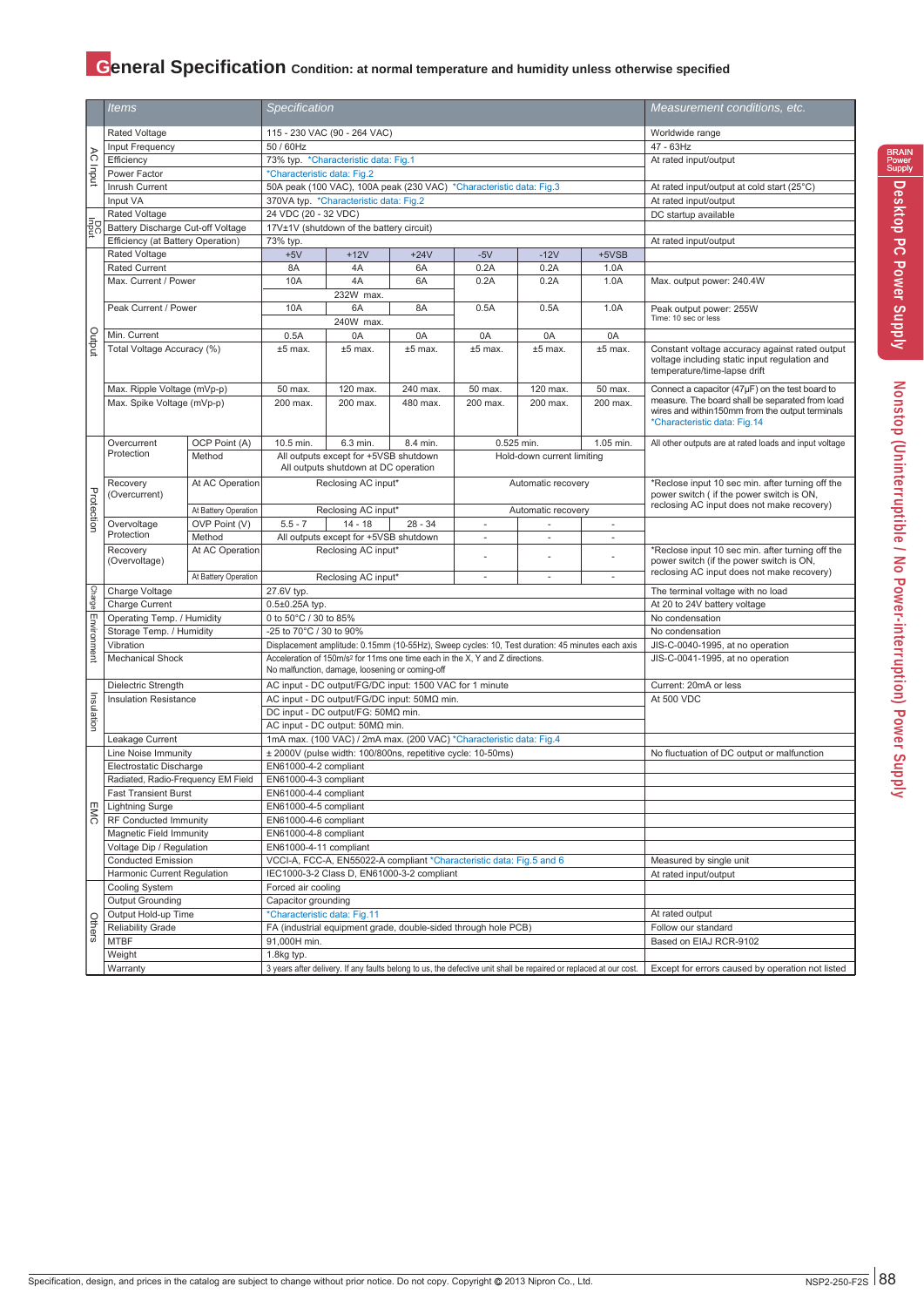#### **Signal Input/Output Specification** Condition: at normal temperature and humidity unless otherwise specified



#### **Internal Structure**



BRAIN Power Supply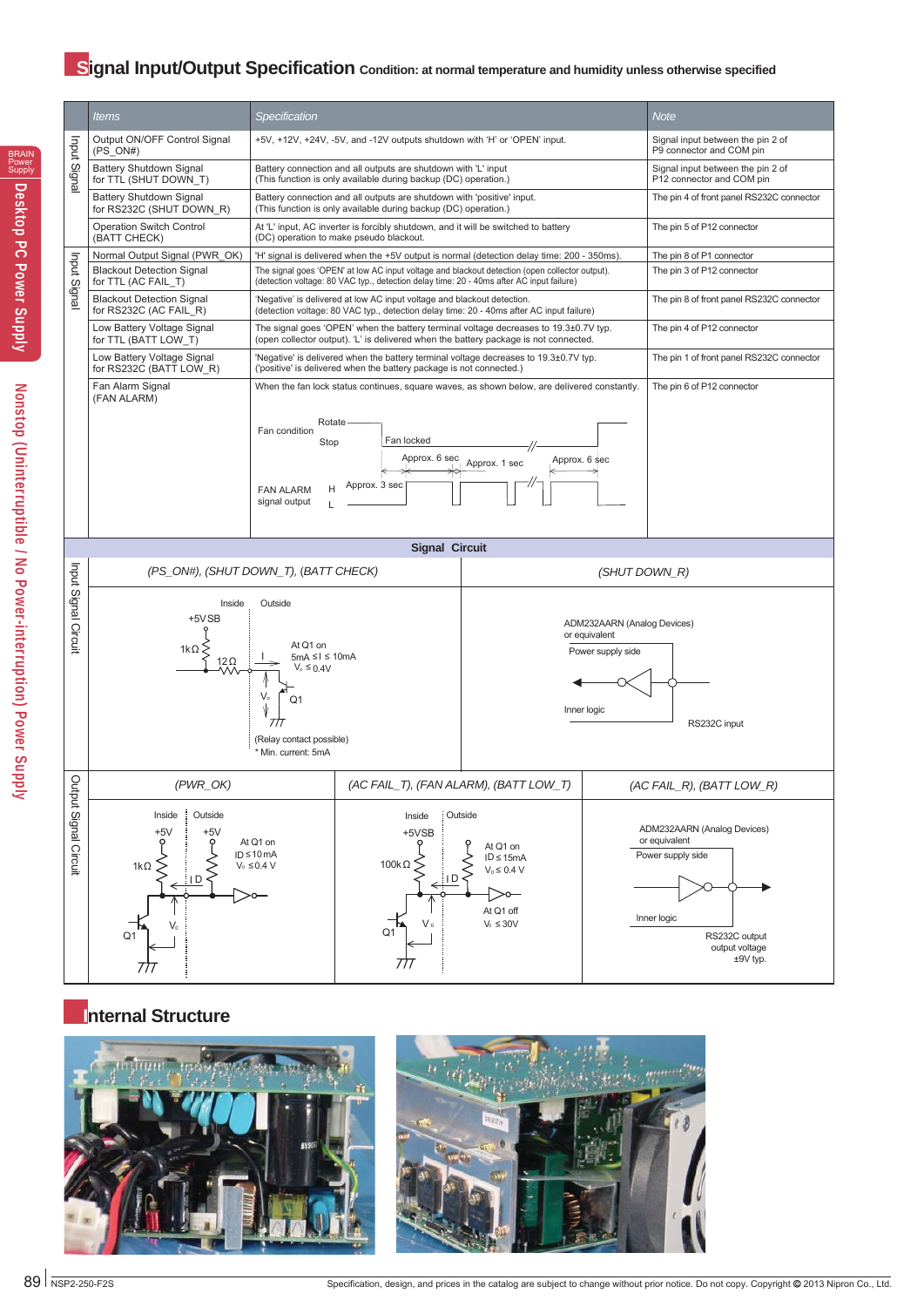

(\*3) Negative signal input should be +0.4V to -30V. ( $*3$ )<br>Negative signal input should be +0.4V to -30V.<br>Positive signal output should be +2.8V to +30V.

(6) When the battery voltage decreases to 19.3±0.7V typ. at backup operation, BATT LOW 'negative (RS232C)' and 'H (TTL)' are delivered; after it<br>decreases to 17±1V typ., all outputs including +5VSB shutdown.<br>(7) At AC inpu

#### **Block Diagram**

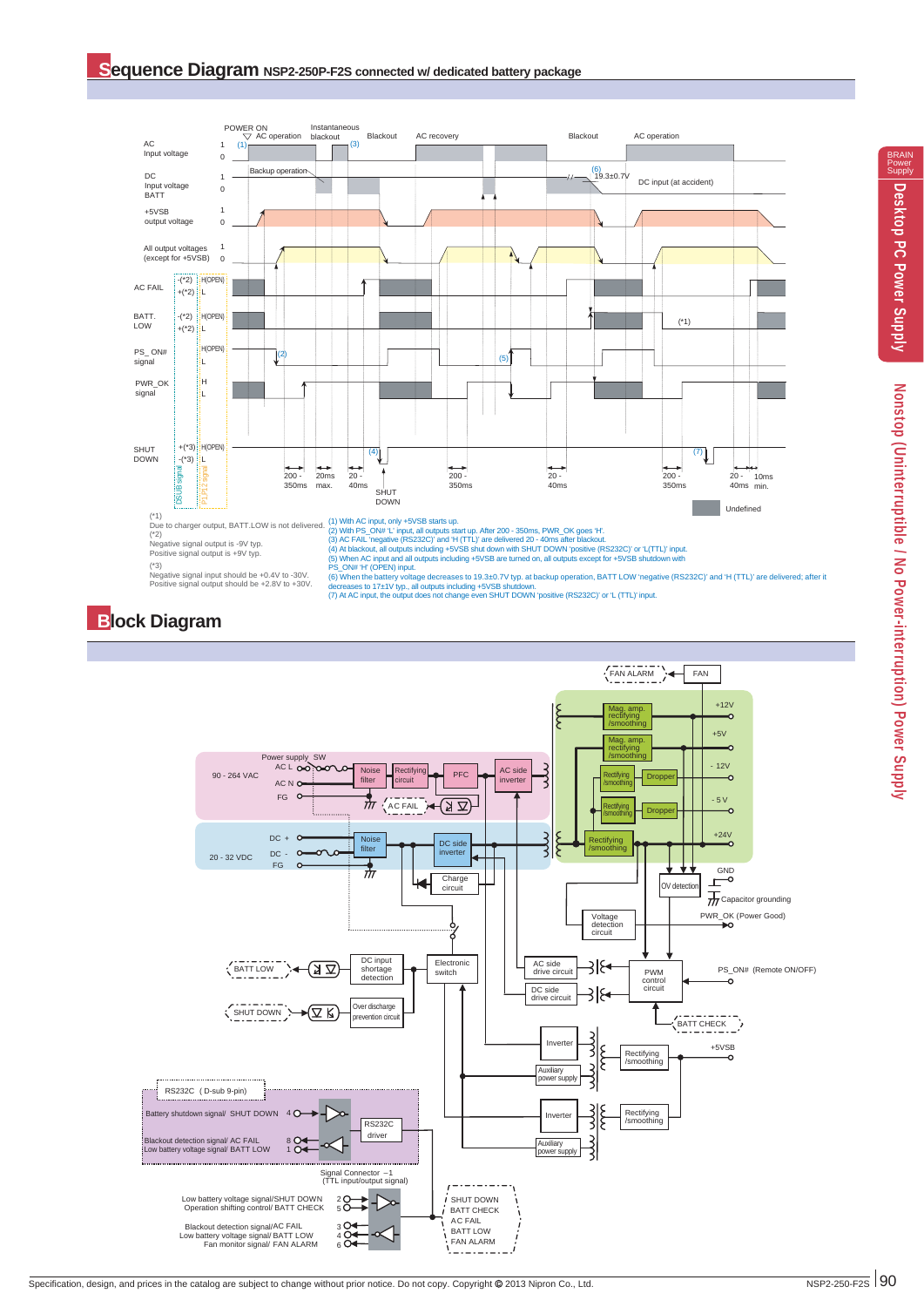#### **Outline Drawing**



#### **Output Harness**



| <b>CN</b>       | PIN No.        | <b>FUNCTION</b>   | <b>WIRE</b>   | <b>CONNECTOR TYPE</b>      |
|-----------------|----------------|-------------------|---------------|----------------------------|
| <b>NAME</b>     |                |                   | Color         |                            |
| P <sub>1</sub>  | 1              | <b>PWR OK</b>     | ORANGE        | Housing:8500-064(ALEX)     |
|                 | $\overline{2}$ | $+5V$             | <b>RED</b>    | Terminal:23T-6204(ALEX)    |
|                 | 3              | $+12V$            | <b>YELLOW</b> | or equivalent              |
|                 | $\overline{4}$ | $-12V$            | <b>BLUE</b>   |                            |
|                 | $\overline{5}$ | <b>GND</b>        | <b>BLACK</b>  |                            |
|                 | $\overline{6}$ | <b>GND</b>        | <b>BLACK</b>  |                            |
| P <sub>2</sub>  | $\overline{1}$ | <b>GND</b>        | <b>BLACK</b>  | Housing:8500-061(ALEX)     |
|                 | $\overline{2}$ | <b>GND</b>        | <b>BLACK</b>  | Terminal:23T-6204(ALEX)    |
|                 | $\overline{3}$ | $-5V$             | <b>WHITE</b>  | or equivalent              |
|                 | $\overline{4}$ | $+5V$             | <b>RED</b>    |                            |
|                 | 5              | $+5V$             | <b>RED</b>    |                            |
|                 | 6              | $+5V$             | <b>RED</b>    |                            |
| P3.P4           | $\overline{1}$ | $+12V$            | <b>YELLOW</b> | Housing:LCP-04(JST)        |
| P5.P7           | $\overline{2}$ | <b>GND</b>        | <b>BLACK</b>  | Terminal:SLC22T 2.0(JST)   |
|                 | $\overline{3}$ | <b>GND</b>        | <b>BLACK</b>  | or equivalent              |
|                 | $\overline{4}$ | $+5V$             | <b>RED</b>    |                            |
| P6, P8          | $\overline{1}$ | $+5V$             | <b>RED</b>    | Housing:171822-4(AMP)      |
|                 | $\overline{2}$ | <b>GND</b>        | <b>BLACK</b>  | Terminal: 170204-1 (AMP)   |
|                 | $\overline{3}$ | <b>GND</b>        | <b>BLACK</b>  | or equivalent              |
|                 | $\overline{4}$ | $+12V$            | <b>YELLOW</b> |                            |
| P <sub>9</sub>  | 1              | +5VSB             | <b>YELLOW</b> | Housing:51030-0330(Molex)  |
|                 | $\overline{2}$ | PS ON#            | <b>PURPLE</b> | Terminal:50084-8114(Molex) |
|                 | 3              | <b>GND</b>        | <b>BLACK</b>  | or equivalent              |
| P <sub>10</sub> | 1              | <b>GND</b>        | <b>BLACK</b>  | Housing:ELP-02V(JST)       |
|                 | $\overline{2}$ | $+12V$            | <b>YELLOW</b> | Terminal:SLF-01T-1.3E(JST) |
|                 |                |                   |               | or equivalent              |
|                 | $\mathbf{1}$   | $+24V$            | <b>BROWN</b>  | Housing:VHR-4N(JST)        |
| P11             | $\overline{2}$ | $+24V$            | <b>BROWN</b>  | Terminal:SVH-21T-P1.1(JST) |
|                 |                | <b>GND</b>        | <b>BLACK</b>  | or equivalent              |
|                 | $\overline{4}$ | <b>GND</b>        | <b>BLACK</b>  |                            |
|                 | 1              | <b>GND</b>        | <b>BLACK</b>  | Housing:51030-0630(Molex)  |
| P <sub>12</sub> | $\overline{2}$ | <b>SHUT DOWN</b>  | YELLOW        | Terminal:50539-8000(Molex) |
|                 | 3              | <b>AC FAIL</b>    | <b>BLUE</b>   | or equivalent              |
|                 | $\overline{4}$ | <b>BATT LOW</b>   | <b>WHITE</b>  |                            |
|                 | 5              | <b>BATT CHECK</b> | <b>ORANGE</b> |                            |
|                 | 6              | <b>FAN ALARM</b>  | <b>PURPLE</b> |                            |
|                 | 1              | BATT+             | <b>RED</b>    | Housing:VLR-02V(JST)       |
| <b>BATT</b>     | $\overline{2}$ | BATT-             | <b>BLACK</b>  | Terminal:SVM-61T-P2.0(JST) |
|                 |                |                   |               | or equivalent              |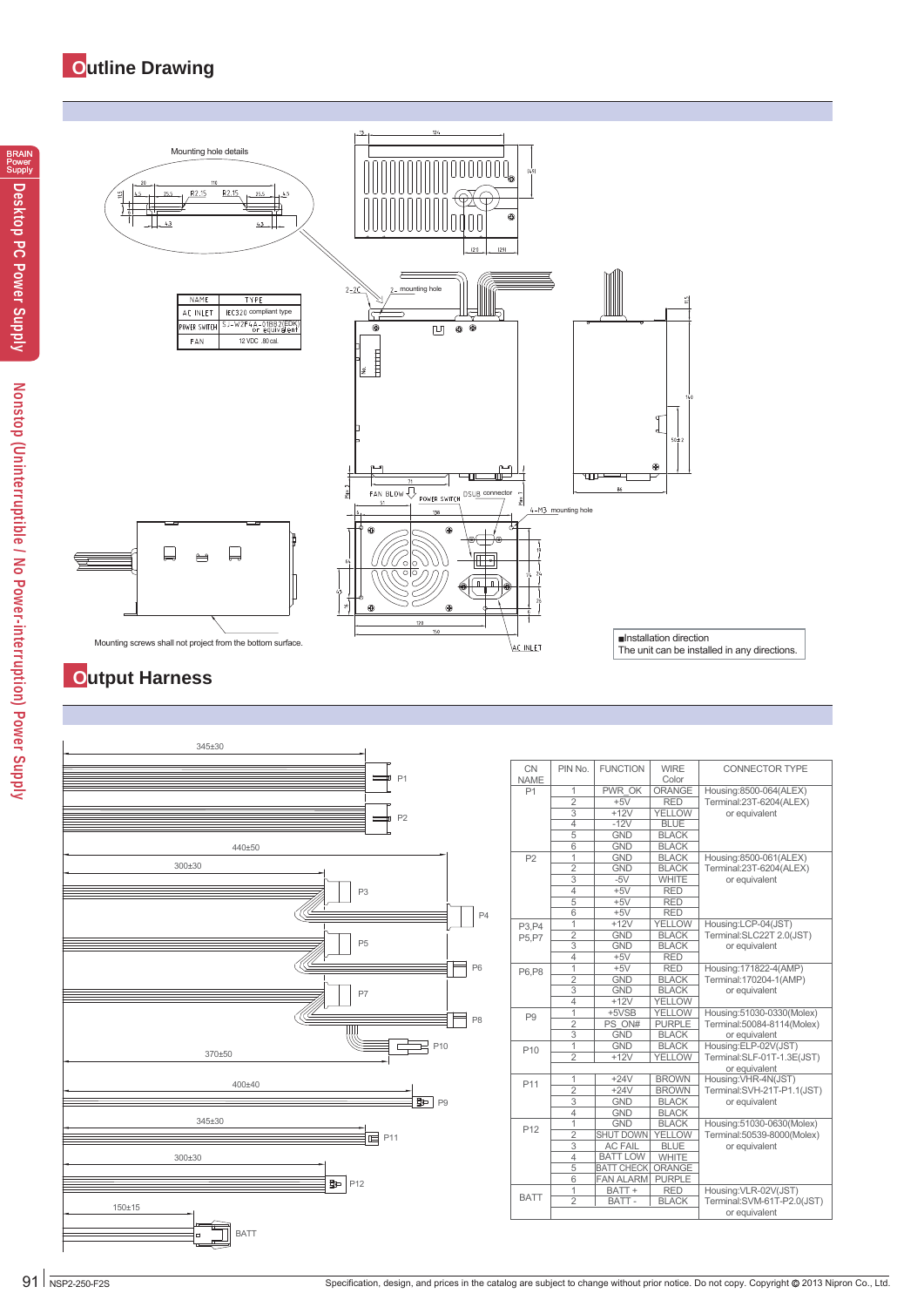#### **Optional Components** Sold Separately

|       | <b>Battery Package</b>                                                              |                                                                                    |       |                                                          |                                                                                                                                 |  |  |  |  |  |
|-------|-------------------------------------------------------------------------------------|------------------------------------------------------------------------------------|-------|----------------------------------------------------------|---------------------------------------------------------------------------------------------------------------------------------|--|--|--|--|--|
| Page  | Picture                                                                             | Model                                                                              | Type  | Shape (size)                                             | <b>Backup Time</b>                                                                                                              |  |  |  |  |  |
| P.401 |                                                                                     | BS05A-P24/2.2L                                                                     | Lead  | 5-inch bay fixed type<br>(W×D×H=146×190×37mm)            | $\frac{20}{2}$ 20<br>$\frac{1}{2}$ 10<br>Time<br>100<br>50<br>150<br>200 Load (W)                                               |  |  |  |  |  |
| P.403 |                                                                                     | RBS01A-P24/2.2L                                                                    | Lead  | 5-inch bay fixed, removable type<br>(W×D×H=146×245×42mm) | $\begin{bmatrix} 1 & 20 \\ 1 & 10 \end{bmatrix}$<br>Time<br>100<br>200 Load (W)<br>50<br>150                                    |  |  |  |  |  |
| P.407 |                                                                                     | BS06A-H24/2.5L<br>(for standby use)<br>BS06B-H24/2.5L<br>(with fan, for cycle use) | Ni-MH | 5-inch bay fixed type<br>(W×D×H=146×181×38mm)            | $\begin{array}{c}\n\oplus \\ \oplus \\ \oplus \\ \end{array}$ 30<br>$\frac{2}{\sqrt{2}}$ 10<br>200 Load (W)<br>50<br>100<br>150 |  |  |  |  |  |
|       | *The backup time is a reference value at initial use; it is not a quaranteed value. |                                                                                    |       |                                                          |                                                                                                                                 |  |  |  |  |  |

| <b>Cable</b> |           |               |                                                 |
|--------------|-----------|---------------|-------------------------------------------------|
| Picture      | Model     | Type          | <b>Description</b>                              |
|              | WH2753    | AC power cord | 125 VAC 12A<br>[PSE]                            |
|              | WH2753-02 | AC power cord | 125 VAC 12A (tracking resistance type)<br>[PSE] |

| <b>Other Optional Components</b> |                                          |           |                                                |  |  |  |  |  |
|----------------------------------|------------------------------------------|-----------|------------------------------------------------|--|--|--|--|--|
| Model                            | Description                              | Model     | Description                                    |  |  |  |  |  |
| ACC2637                          | Automatic startup unit                   | WH5105    | 12V 4-pin connector conversion harness (80mm)  |  |  |  |  |  |
| WH2812                           | PCI-E 6-pin connector conversion harness | WH5105-02 | 12V 4-pin connector conversion harness (320mm) |  |  |  |  |  |
|                                  |                                          | ACC5046   | Harness with PS ON switch                      |  |  |  |  |  |
|                                  |                                          | ACC5077   | PS ON terminal short connector                 |  |  |  |  |  |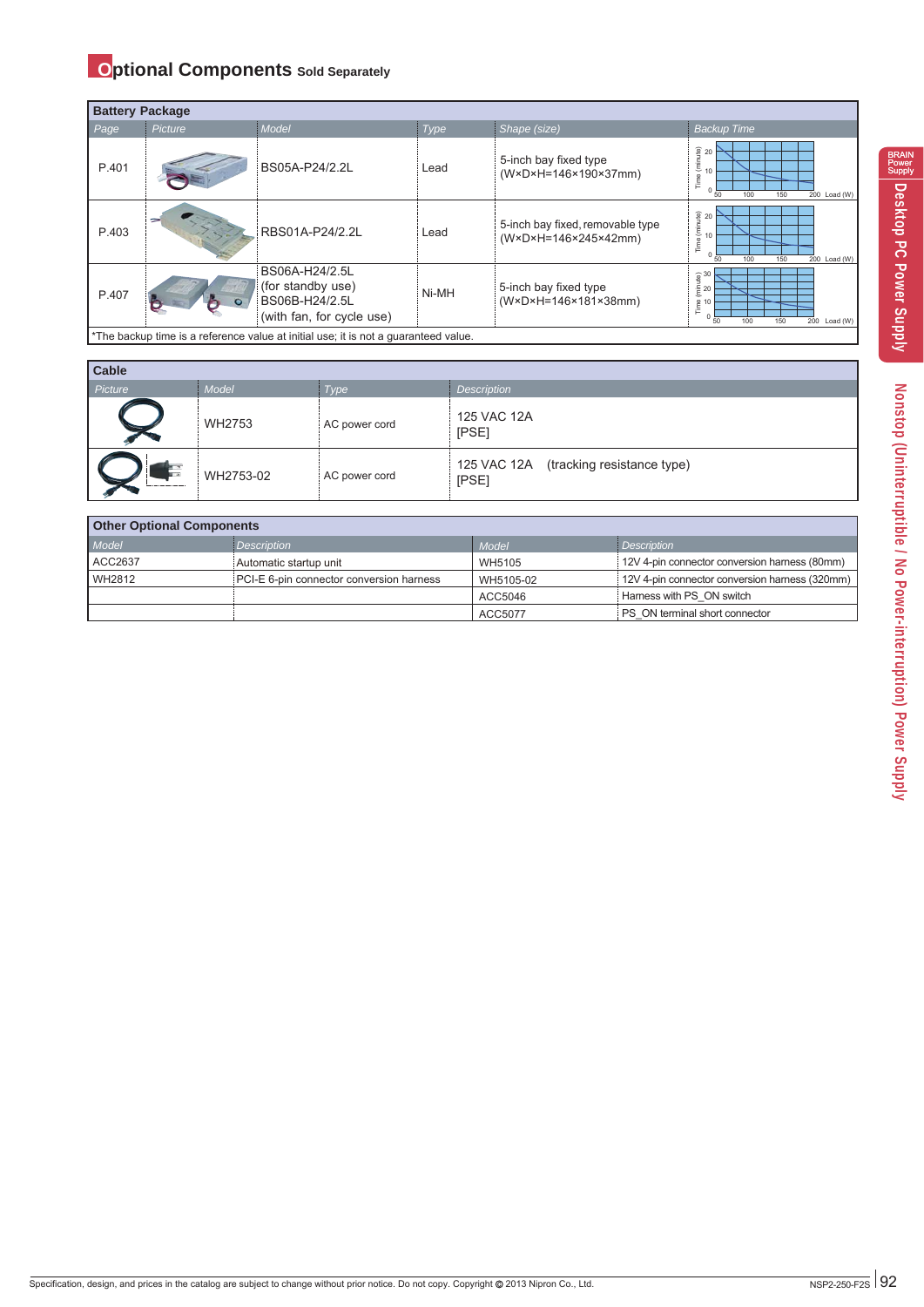#### **Characteristics Data (Examples of actual measurement)**